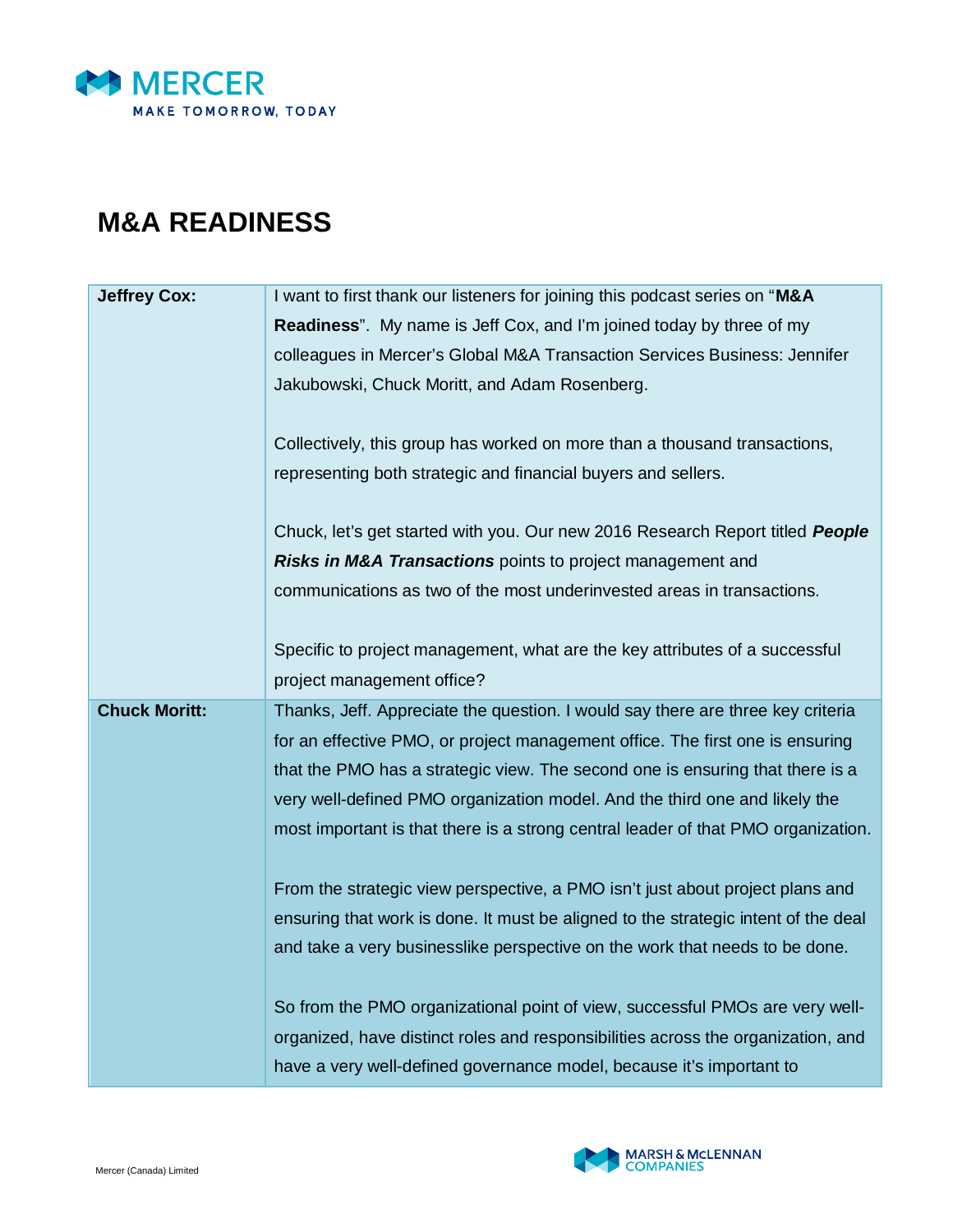| <b>Jeff Cox:</b>     | understand where and when decisions need to be made. That aligns to the<br>third most critical point, which is ensuring that there's a strong leader in place<br>to drive the PMO. That leader should have the characteristics of being fairly<br>senior in the organization, having a very broad business and operational view,<br>and being able to direct individuals and make decisions on a day-to-day basis.<br>As a follow-up question, what are the strategic and operational differences<br>between buyers' and sellers' PMOs, from your perspective?                                                                                                                        |
|----------------------|---------------------------------------------------------------------------------------------------------------------------------------------------------------------------------------------------------------------------------------------------------------------------------------------------------------------------------------------------------------------------------------------------------------------------------------------------------------------------------------------------------------------------------------------------------------------------------------------------------------------------------------------------------------------------------------|
| <b>Chuck Moritt:</b> | The biggest difference is that when you're a buyer, you're looking to integrate a<br>business and be able to ensure that you derive value from a long-term view<br>after making that acquisition, so it's a very long-term focus. Whereas the seller<br>has a much shorter-term focus, with two fundamental key value drivers. The<br>first is ensuring that they disconnect the business from existing operations<br>effectively and deliver that to the buyer. And the second one is ensuring an<br>effective transition, and sometimes that requires setting up a transition services<br>agreement and operating that for a short period of time to facilitate that<br>transition. |
| <b>Jeff Cox:</b>     | Thanks, Chuck. Jen, let's move to you. As the research clearly points to,<br>communication is a critical area of investment in order to get the transaction<br>right. In your experience, why is communication such a fundamental driver in<br>deals?                                                                                                                                                                                                                                                                                                                                                                                                                                 |
| Jen Jakubowski:      | Thanks, Jeff. So transactions bring major changes to both the organization and<br>the employees. Many employees are in new roles. They have new bosses and<br>new expectations, which can cause distraction and lost productivity. It's<br>important for employees to know what is changing, what the business<br>objectives of the new organization are on a go-forward basis, and what people<br>are supposed to do so that they can be aligned with this new business                                                                                                                                                                                                              |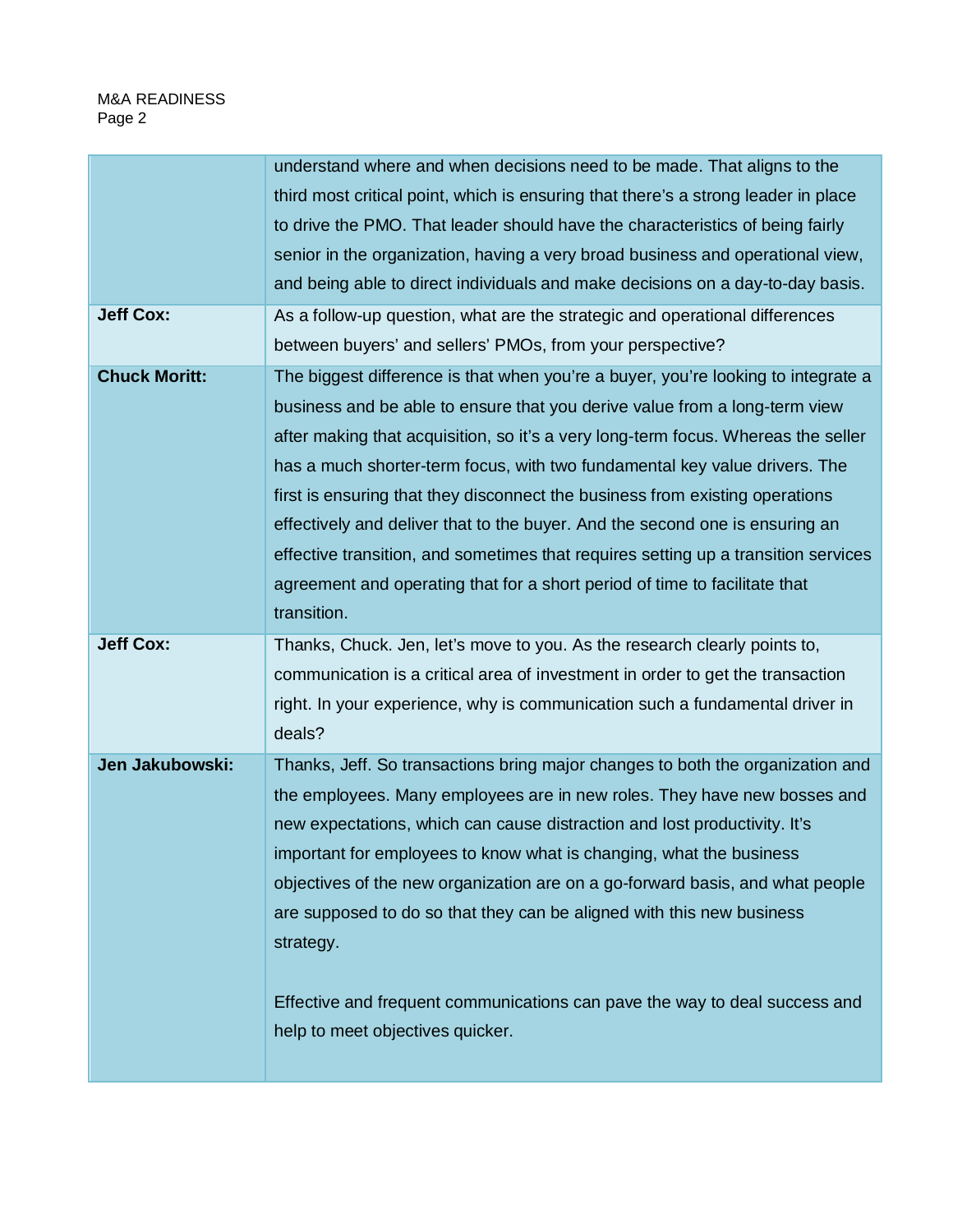|                  | It is also important to get the message out early and often so people            |
|------------------|----------------------------------------------------------------------------------|
|                  | understand the new organization and their role in the change. In the absence     |
|                  | of facts, people will tend to make assumptions, and those assumptions are        |
|                  | likely to be inaccurate. A clear communication strategy can engage employees     |
|                  | in a timely way and can help avoid issues such as unwanted turnover, reduced     |
|                  | productivity, and low employee morale.                                           |
| <b>Jeff Cox:</b> | Jen, how about sharing your take on culture alignment or, frankly,               |
|                  | "misalignment"? What are the primary derailers you see that can undermine a      |
|                  | deal vs. drive success?                                                          |
| Jen Jakubowski:  | It's well-known that cultural misalignment has brought failure to many           |
|                  | transactions. One of the big reasons the AOL Time Warner merger failed was       |
|                  | due to a clash of cultures from the get-go. It's important to understand that    |
|                  | culture is fundamental to who an organization is. It's who the employees are;    |
|                  | what their values, beliefs, behaviors are; how the work is done every day; and   |
|                  | ultimately how a business achieves results. And if there are gaps in any of      |
|                  | these areas when two organizations come together, it will be very difficult for  |
|                  | them to work effectively together, make a decision, and achieve the desired      |
|                  | business results.                                                                |
|                  |                                                                                  |
|                  | During the 78 interviews that we conducted as part of the Mercer M&A Risk        |
|                  | Survey, there were several characteristics and behaviors that defined a          |
|                  | winning culture. One was — I'll come back to what I just talked about earlier —  |
|                  | honest and frequent communications. This is super important at the time of the   |
|                  | transaction and oftentimes present in a winning culture, whether it's business   |
|                  | as usual or during the time of change.                                           |
|                  |                                                                                  |
|                  | Another important characteristic is leadership alignment and behavior definition |
|                  | and reinforcement. Changing behaviors is extremely difficult. To get people on   |
|                  | board and to promote participation and cultural change, leaders must "walk the   |
|                  | talk" by modeling the behaviors aligned with the new culture.                    |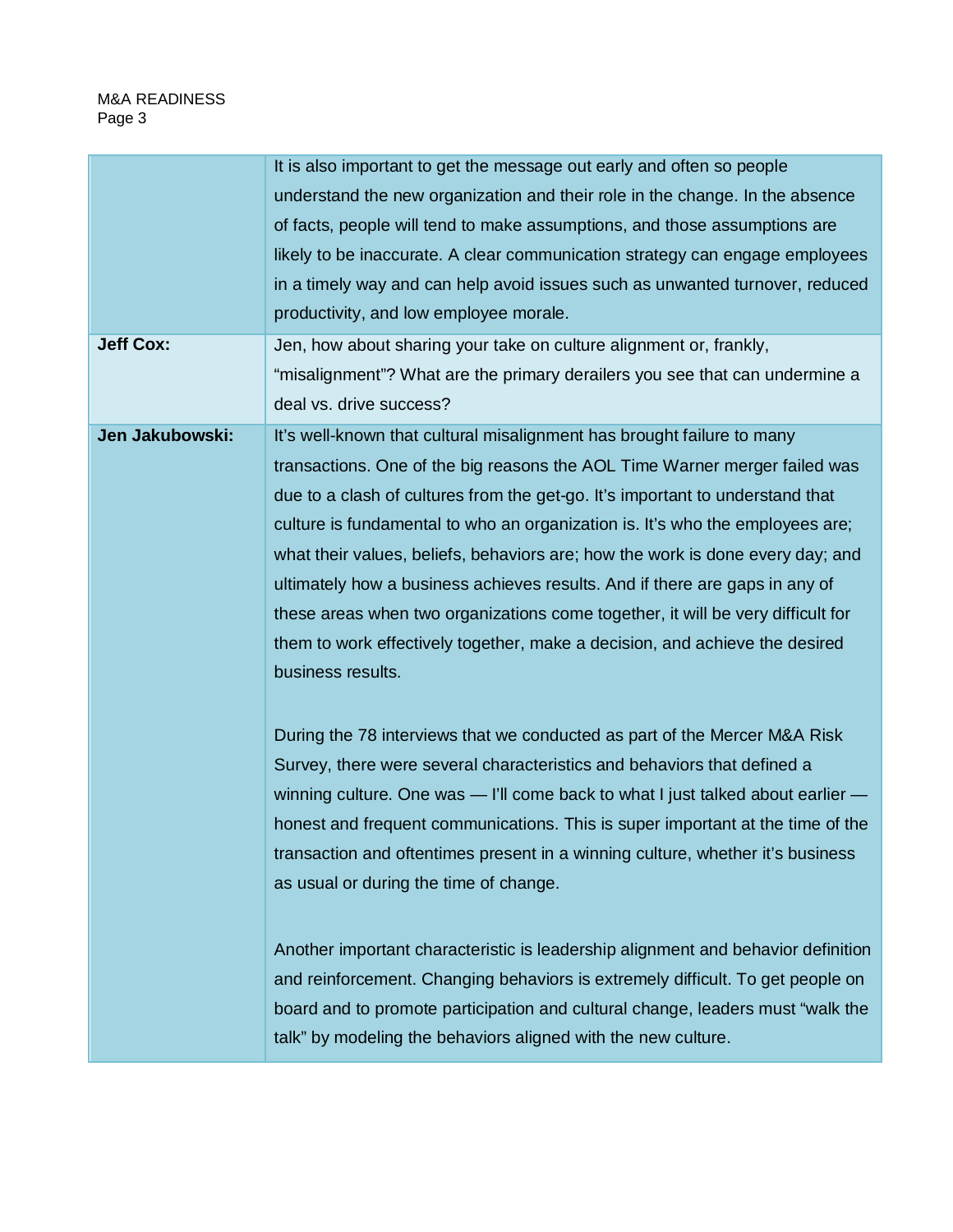|                        | This will then filter down to all levels of the organization. And it's not a silver<br>bullet. Change takes a long time. It is important to have a consistent long-term<br>approach to culture and change management.                                                                                                                                                                                                                                        |
|------------------------|--------------------------------------------------------------------------------------------------------------------------------------------------------------------------------------------------------------------------------------------------------------------------------------------------------------------------------------------------------------------------------------------------------------------------------------------------------------|
| <b>Jeff Cox:</b>       | Great. Adam, let's get your thoughts on best practices to retain talent. What<br>are the key or common issues you see in retaining talent and hedging flight<br>risk pre- and post-close?                                                                                                                                                                                                                                                                    |
| <b>Adam Rosenberg:</b> | Thanks, Jeff. Our research clearly shows that employee retention was the No.<br>1 people issue that our clients face when working on transactions. It's really<br>important to make sure that you choose the right employees, and that's one of<br>the biggest challenges that people face.                                                                                                                                                                  |
|                        | If we look back, traditionally the very top layer of executives were almost<br>always targeted for some type of retention plan. But what we have seen<br>happen in the more recent past is that a wider group of people are being<br>looked at for retention plans and transaction bonuses - and, in deals where a<br>particular group of people are seen as being critical for the deal's success,<br>retention plans are rolled out to that group as well. |
|                        | And this is partly about the financial side of retention, but it's also about the<br>wider employee value proposition, so people understand what their future role<br>within the organization is and what their opportunities for growth are - these<br>being as important as the financial side of the equation.                                                                                                                                            |
|                        | But moving on to the financial side, when it comes to any retention plan, we<br>need to think about the timing of any payments. Should it be a single payment<br>made in (for example) six months' time, or a staggered series of payments<br>over 18 months or even 24 months? Should the payments be made just for<br>staying with the business or should it be performance indicators and/or<br>measures that go along with those payments?               |